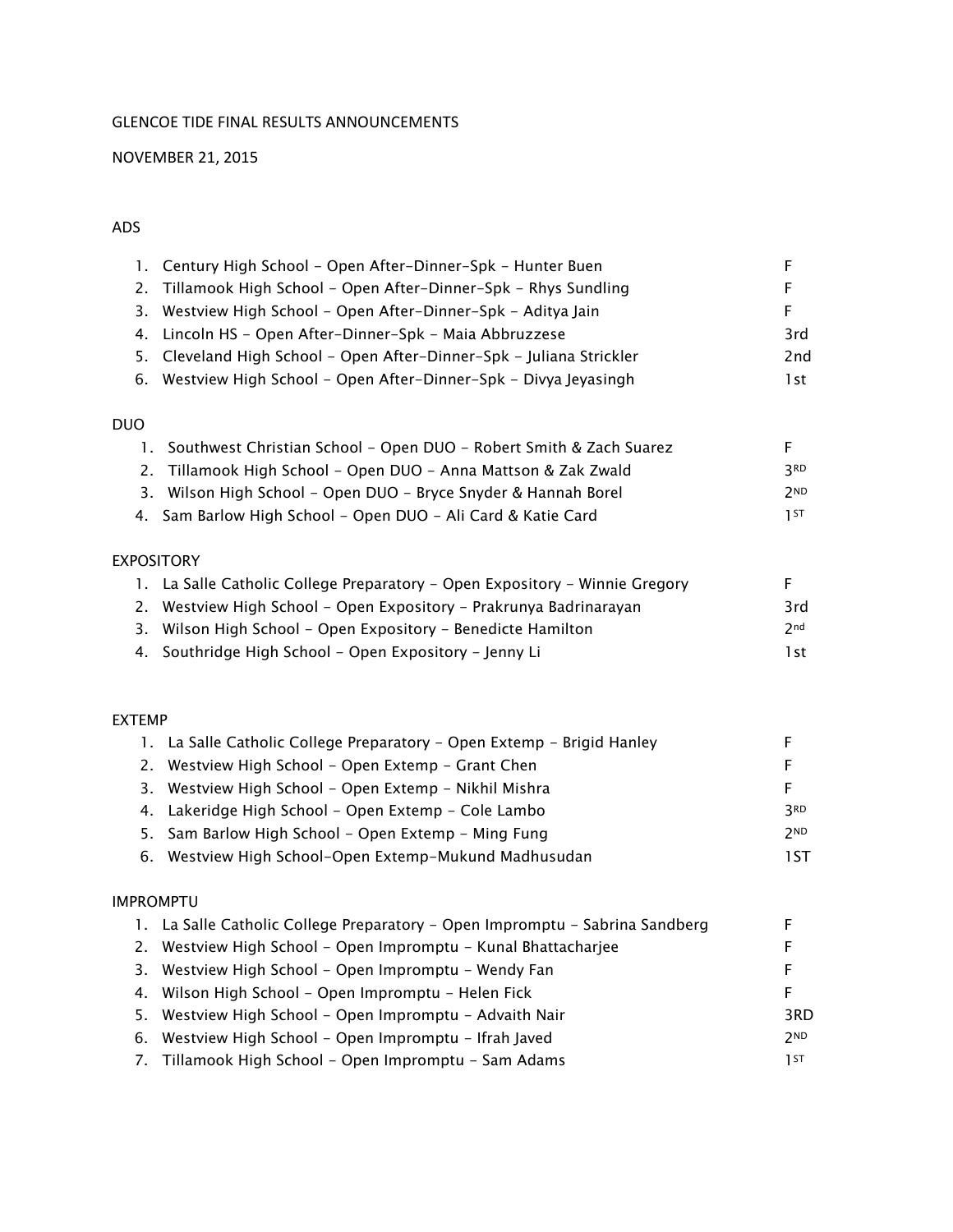#### LIELL

| 1. Centennial High School – Open LIELL – Gaynay Say |  |
|-----------------------------------------------------|--|
|                                                     |  |
|                                                     |  |

#### MEMORIZED HUMOROUS

| 1. Sprague High School – Open Memorized-Humorous – Katherine Smith | <b>3</b> RD |
|--------------------------------------------------------------------|-------------|
| 2. Westview High School – Open Memorized–Humorous – Wendy Fan      | <b>JND</b>  |
| 3. Wilson High School - Open Memorized-Humorous - Andrew Foran     | 1 ST        |

#### MEMORIZED SERIOUS

| 1. Lincoln HS – Open Memorized-Serious – Ethan Dennis            | 3 RD            |
|------------------------------------------------------------------|-----------------|
| 2. Tillamook High School – Open Memorized-Serious – Daisy Mendez | 2 <sub>ND</sub> |
| 3. Sam Barlow High School – Open Memorized-Serious – Ali Card    | 1 ST            |

# ORATORY

|    | Westview High School - Open Oratory - Preeti Devulapalli             |            |
|----|----------------------------------------------------------------------|------------|
| 2. | Westview High School - Open Oratory - Rohan Ajjarapu                 | F          |
|    | 3. La Salle Catholic College Preparatory – Open Oratory – Myriam Yao | F          |
|    | 4. Westview High School - Open Oratory - Ifrah Javed                 | <b>RD</b>  |
|    | 5. Lincoln HS - Open Oratory - Sheila Panyam                         | <b>2ND</b> |
|    | 6. Sam Barlow High School - Open Oratory - Robbie Cantrell           | 1 ST       |

### POETRY

| 1. Sam Barlow High School – Open Poetry – Katie Treanor      |                 |
|--------------------------------------------------------------|-----------------|
| 2. Sam Barlow High School – Open Poetry – Rachael Wilczewski | F.              |
| 3. Southridge High School - Open Poetry - Mariella Mandujano | F.              |
| 4. Tillamook High School - Open Poetry - Anna Mattson        | F.              |
| 5. Sam Barlow High School - Open Poetry - Hunter Boelow      | 3RD             |
| 6. Century High School – Open Poetry – Wendy Roman           | 2 <sub>ND</sub> |
| 7. Lincoln HS – Open Poetry – Hank Sanders                   | 1ST             |
|                                                              |                 |

### PROSE

| 1. Wilson High School – Open Prose – Aidan Sivers-Boyce   |            |
|-----------------------------------------------------------|------------|
| 2. Glencoe High School – Open Prose – Josh Gibbens        | E          |
| 3. Neah-Kah-Nie High School – Open Prose – Ariel Breazile | <b>3RD</b> |
| 4. Nestucca High School – Open Prose – Brenda Velazquez   | <b>2ND</b> |
| 5. Neah-Kah-Nie High School – Open Prose – Juliet Charles | 1 ST       |